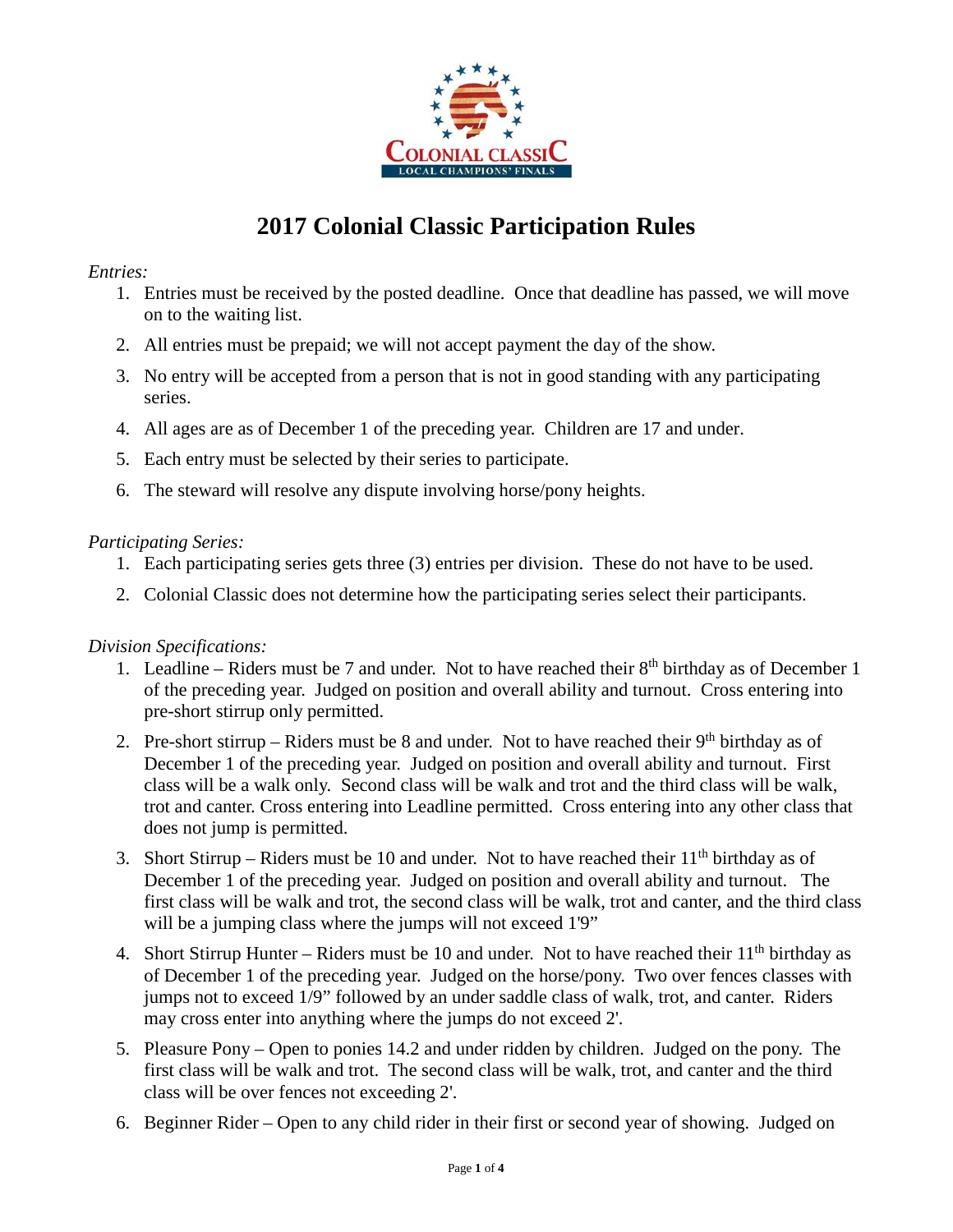

position and overall ability and turnout. The first class will be walk, trot. The second class will be walk, trot, and canter. The third class will be over fences of x rails.

- 7. Novice Equitation Open to children and amateur adults who have not won 3 blue equitation ribbons over fences prior to December 1 of the preceding year. Judged on position and overall ability and turnout. The first class will be walk, trot. The second class will be walk, trot, and canter and the third class will be an over fences class not exceeding 2'.
- 8. Junior Equitation 13/under Open to any child who has not reached their  $14<sup>th</sup>$  birthday as of December 1 of the preceding year. Judged on position and overall ability and turnout. The first class will be walk and trot. The second year will be walk, trot, and canter. The third class will be an over fences class (2'3 for ponies and 2'6 for horses) that can include roll backs, trot jumps, bending lines, and or jumper style jumps.
- 9. Junior Equitation 14-17 Open to any child who has reached their  $14<sup>th</sup>$  birthday as of December 1 but not their 18th birthday as of December 1 of the preceding year. Judged on position and overall ability and turnout. The first class will be walk and trot. The second year will be walk, trot, and canter. The third class will be an over fences class (2'3 for ponies and 2'6 for horses) that can include roll backs, trot jumps, bending lines, and or jumper style jumps.
- 10. Pleasure Horse Any horse over 14.2. Judged on the horse. The first class will be walk, trot. The second class will be walk, trot, and canter. The third class will be over fences not exceeding 2'3.
- 11. Low Children's pony Any pony 14.2 and under ridden by a child. Judged on the pony. May not cross enter into Children's Pony. The first two classes will be over fences not to exceed 2'. The third class will be a walk, trot, and canter.
- 12. Children's Pony Any pony 14.2 and under ridden by a child. Judged on the pony. May not cross enter into Low Children's Pony. Any pony 13.2 or under will jump 2'. Any pony between 13.2 and 14.2 will jump 2'6. The first two classes will be over fences and the third class will be a walk, trot, and canter.
- 13. Low Children's Horse Any horse over 14.2 ridden by a child. Judged on the horse. May not cross enter into Children's Horse. Jumps will be 2'6. The first two classes will be over fences and the third class will be walk, trot, and canter.
- 14. Children's Horse Any horse over 14.2 ridden by a child. Judged on the horse. May not cross enter into Low Children's Horse. Jumps will be 3'. The first two classes will be over fences and the third class will be walk, trot, and canter.
- 15. Low Adult Hunter Open to any horse or pony ridden by an amateur adult. Judged on the horse/pony. May not cross enter into Adult Hunter. Jumps will be 2'6. The first two classes will be over fences and the third class will be walk, trot, and canter.
- 16. Adult Hunter Open to any horse or pony ridden by an amateur adult. Judged on the horse/pony. May not cross enter into Low Adult Hunter. Jumps will be 3'. The first two classes will be over fences and the third class will be walk, trot, and canter.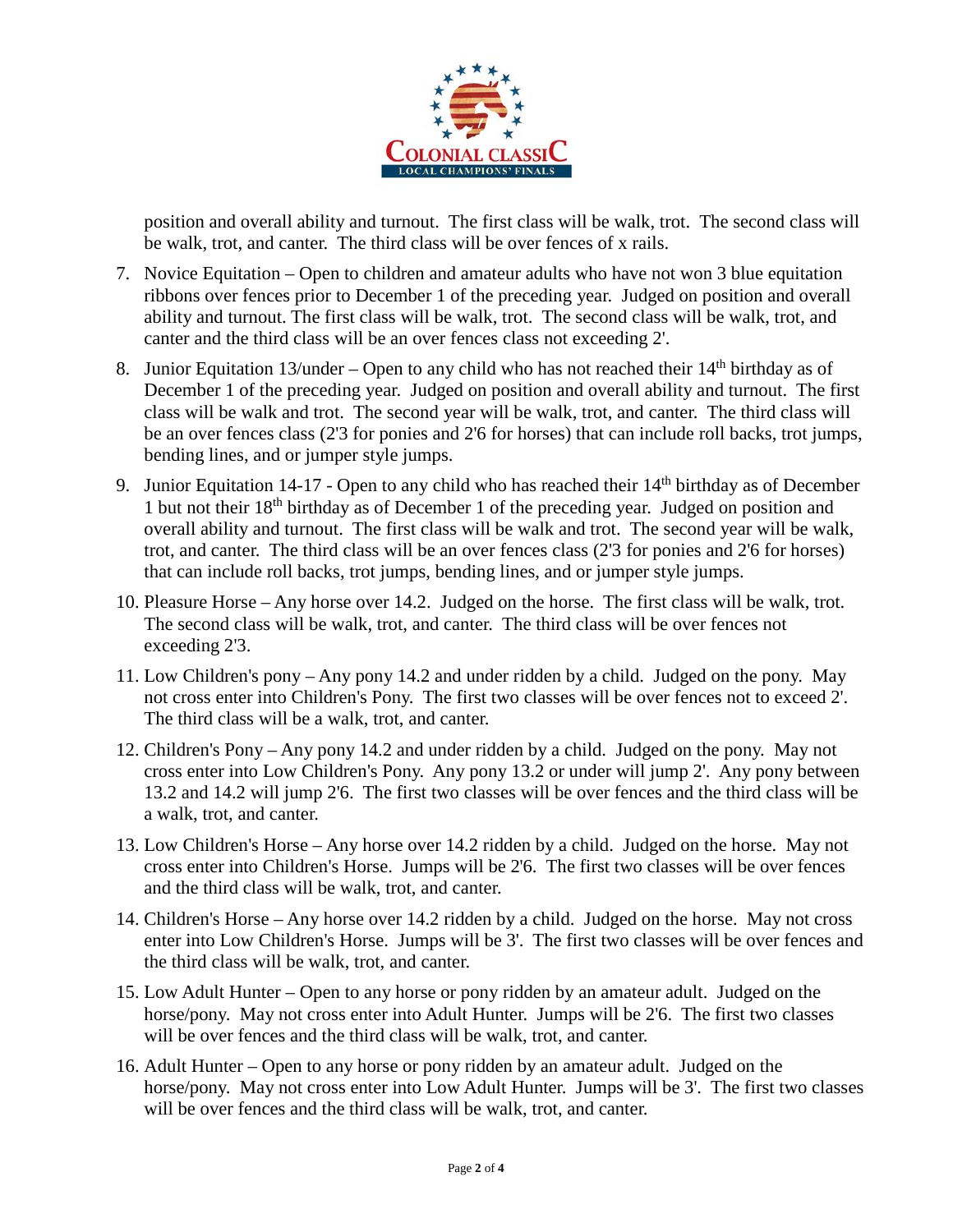

- 17. Baby Green Hunter Horse Open to any horse over 14.2 in their first or second year of showing.. Judged on the horse. Jumps will be 2'3. The first two classes will be over fences and the third class will be walk, trot and canter.
- 18. Baby Green Hunter Pony Open to any pony 14.2 or under in their first or second year of

showing. Child riders only. Judged on the pony. Jumps will be 2'. The first two classes will be over fences and the third class will be walk, trot, and canter.

- 19. Modified Hunters Open to any horse or pony ridden by an amateur adult or child. Judged on the horse/pony. Jumps not to exceed 2'. The first two classes will be over fences and the third class will be walk, trot, and canter.
- 20. Long Stirrup- Open to adult amateurs on horses or ponies. Judged 50% on equitation and 50% on horse. The first class will be walk and trot. The second class will be walk, trot, and canter. The third class will be over fences of 4 x-rails.
- 21. Tb Division Open to all Thoroughbreds. Judged on the horse. Jumps to be 2'3. The first class will be walk, trot. The second class will be walk, trot, and canter. The third class will be over fences not exceeding 2'3.
- 22. Professional Division Open to any adult professional nominated by their series. Judged on the horse. Choice of height at 2'6 or 3'. The first class will be over fences. The second class will be handy over fences. The third class will be walk, trot, and canter.
- 23. Medal The medal class is open to anyone who has qualified and has entered an equitation division. This will run as an open card at the height of your division.
- 24. Itty Bitty Jumpers Open to anyone. Jumps will be 2'-2'3. The first class will be Table II.1 (Optimal Time), the second class will be Table II.2.c (All clear in the first round will have a timed jump-off), and the third class will be Table II.2 (All clear in the first round will have a timed jump-off).
- 25. Prelim Jumpers Open to anyone. Jumps will be 2'6-2'9. The first class will be Table II.1 (Optimal Time), the second class will be Table II.2.c (All clear in the first round will have a timed jump-off), and the third class will be Table II.2 (All clear in the first round will have a timed jump-off).
- 26. Low Child/Adult Jumpers Open to anyone. Jumps will be 3'. The first class will be Table II.1 (Optimal Time), the second class will be Table II.2.c (All clear in the first round will have a timed jump-off), and the third class will be Table II.2 (All clear in the first round will have a timed jump-off).
- 27. Child/Adult Jumper Open to anyone. Jumps will be 3'3. The first class will be Table II.1 (Optimal Time), the second class will be Table II.2.c (All clear in the first round will have a timed jump-off), and the third class will be Table II.2 (All clear in the first round will have a timed jump-off).